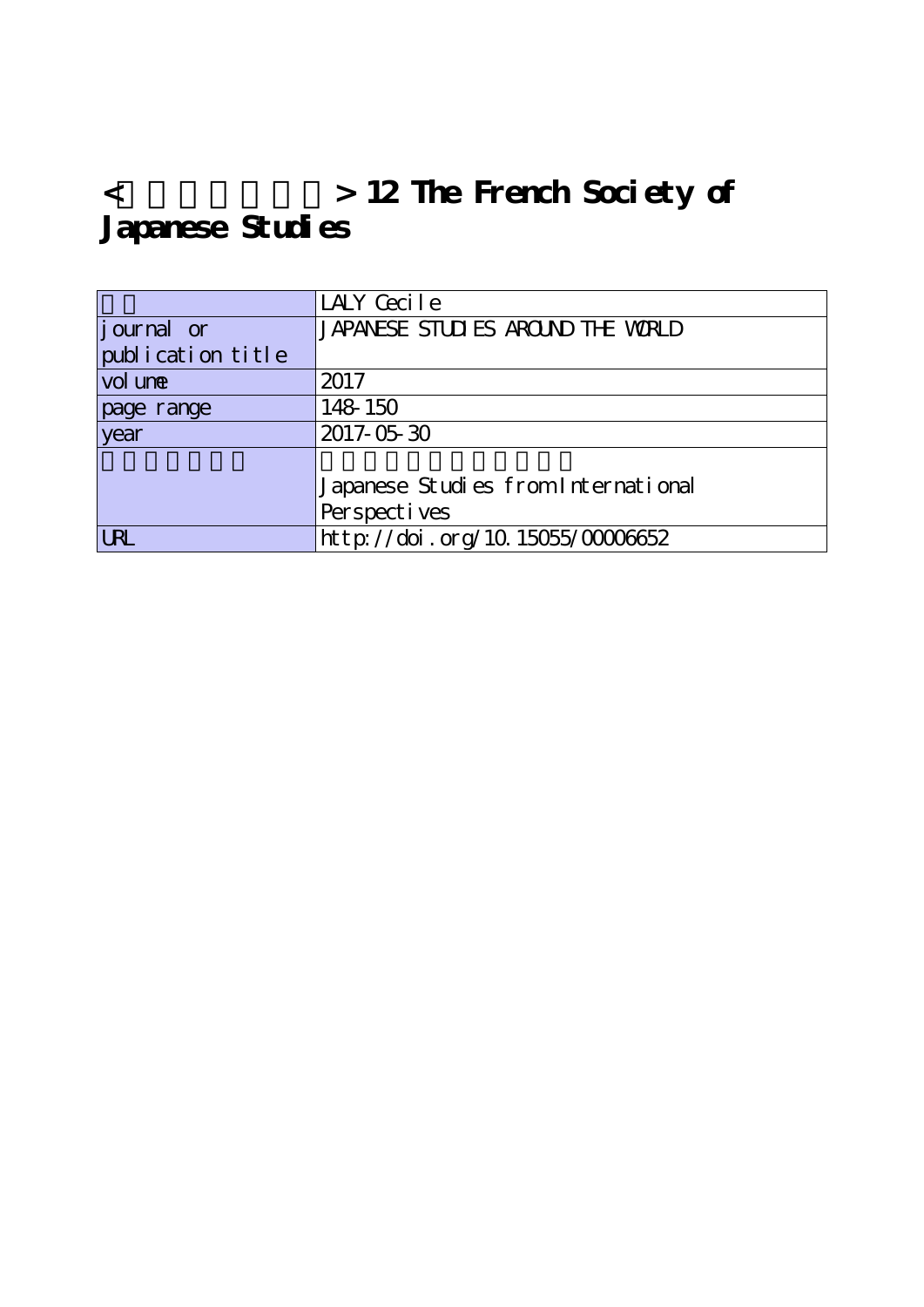## **12 The French Society of Japanese Studies**

Cecile LALY

The "Société Française des Études Japonaises" (SFEJ) (French Society of Japanese Studies) is one of, if not the largest, academic associations of Japanese Studies in France. Its role is to offer information and to organize scholarly activities related to Japanese Studies in France.

SFEJ, in its present form, was founded in 1990 by a committee of about fifteen scholars<sup>1</sup> who are all well known today for their contributions to Japanese Studies in France, such as Yves-Marie Allioux, the translator of several novels by Mishima Yukio; Jean-François Sabouret, an eminent researcher on Japanese sociology; and Cécile Sakai, a notable specialist on Japanese literature.

Just one year after its creation, SFEJ membership quickly rose to about 130 people. Since then, membership numbers have increased in tandem with the development of Japanese Studies in France. The association is currently comprised of about 180 members, from graduate students to researchers and university professors, all of whom are involved in Japanese Studies.

In 1992, hot on the heels of its founding, SFEJ organized a symposium dedicated to the Japanese language, or more specifically to Japanese language education. It was the first large-scale event coordinated by the association. Today SFEJ is best known for the "Colloque de la SFEJ," a biennial symposium established in 1994, that usually takes place in December. For each symposium, a general topic is chosen with the aim of gathering scholars not only from the field of Japanese language and literature, but also from economics, sociology, arts, or any other topics related to Japan.

For example, the theme of the 12th symposium, scheduled to run December 15-17, 2016, in the city of Lyon, is "graphic arts and visual culture in Japan." As this symposium is the biggest event of its kind in France for scholars of Japanese studies, it has become the pivotal gathering place for the majority of scholars from Japanese Studies departments at French universities to share research information and discuss their latest work.

<sup>1</sup> The complete list of the committee members is as follow: Yves-Marie Allioux, Patrick Beillevaire, Augustin Berque, Jean-Pierre Berthon, Laurence Caillet, Guy Gagnon, Hélène Haon, Annick Horiuchi, Patrick Le Nestour, François Macé, Jean-Jacques Origas, Jean-François Sabouret, Cécile Sakai, Marion Saucier, Kazuhiko Yatabe, and André Wlodarczyk.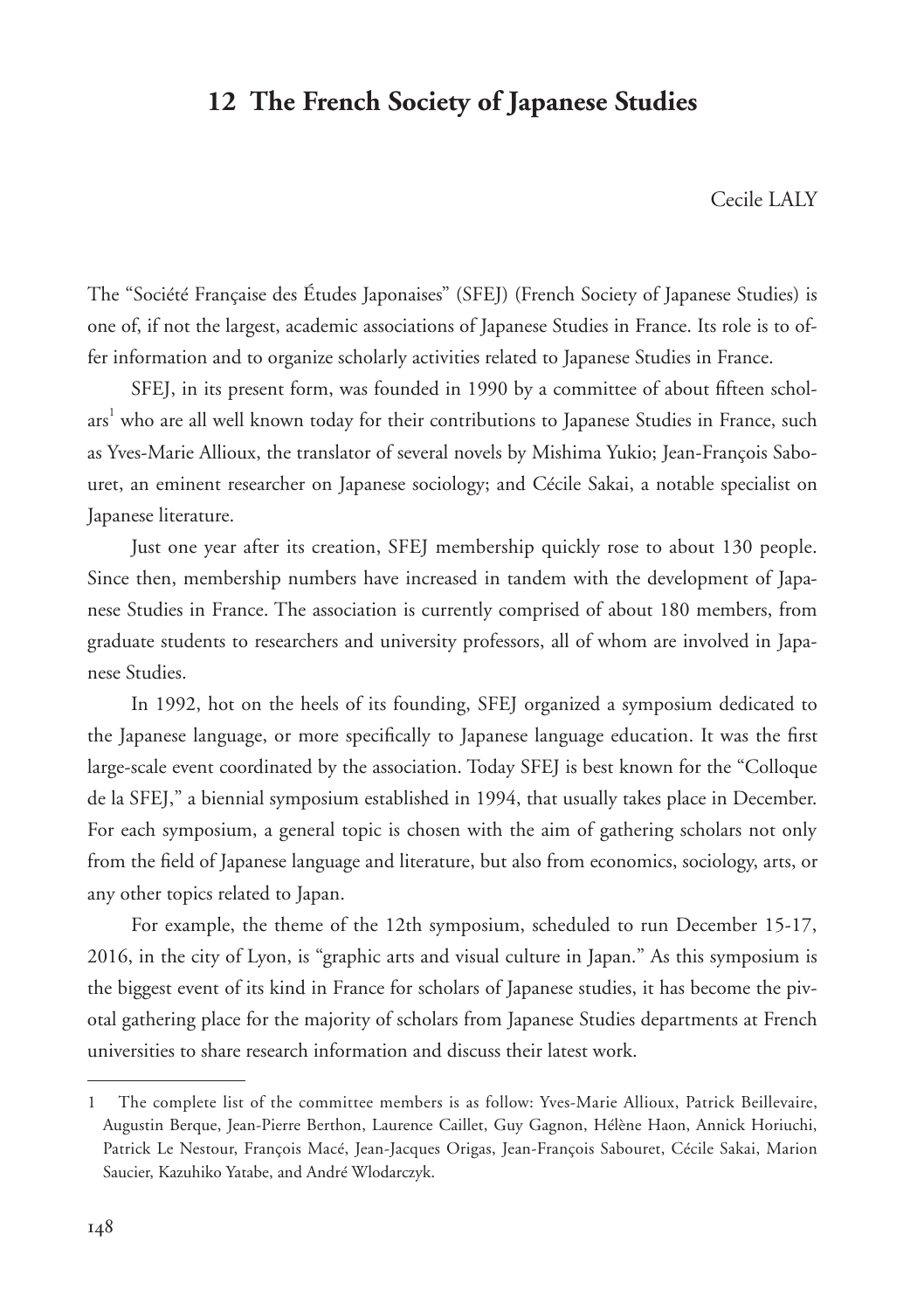It also provides a valuable opportunity for researchers who may not work in Japanese Studies departments, but study Japan-related topics, to meet with specialists. Needless to say that advanced doctorate students and young researchers are given the opportunity to present their work, and to garner advice from established researchers and professors from various universities and institutes.

This symposium is also open to foreign Francophone researchers. To that end, the conditions to submit a proposal are the ability to speak French, to research a Japan-related subject by employing Japanese sources, and to register with the association if the proposal is selected. At the last symposium in 2014, more than 50 speakers presented their research, most of them French scholars, but some from other European countries, the United States, and Japan. Since 1994, the papers presented have been published in a series of collections titled *Japon Pluriel* by Editions Philippe Picquier in the city of Arles. This publication is an informative resource guide to the latest trends in Japanese Studies in France.

As the number of students in Japanese Studies departments increases, the desire for information exchange among fellow students has also increased. In 2009, SFEJ started a national workshop for doctorate students, known as "Atelier Doctoral des Études Japonaises" (ADEJ), which means "Doctoral workshop of Japanese Studies." It takes place in December, in odd years, to avoid overlapping with the above-mentioned biennial symposium, which takes place in even years. This workshop is mainly attended by Francophone Ph.D. students, and unlike the symposium, these workshops do not focus on a specific theme each time. Based on the submitted proposals, the selection committee organizes the students into topic groups. At the workshop, students give a short presentation in front of the group, and then discuss their topics and methodology among themselves while being supervised by a professor.

SFEJ also has its own website, accessible at the address: http://sfej.asso.fr. The site was revamped in 2014, and is accessed by about fifty visitors per day. The purpose of this website is to be the most comprehensive information source on Japanese Studies in France. It collects information on Japanese Studies from undergraduate to master and doctorate levels at university departments, while also providing information on research networks, job opportunities, fellowships, publications, and specialized blogs. The information posted on the website is sent to association members through a mailing list on which new members are automatically registered. The mailing list also offers supplementary information on calls for papers by other workshops, seminars or symposium panels.

In addition, since 1990, SFEJ has published an annual *Bulletin* for members, which was originally distributed in paper format before the switch to digital format in 2006. This *Bulle-*